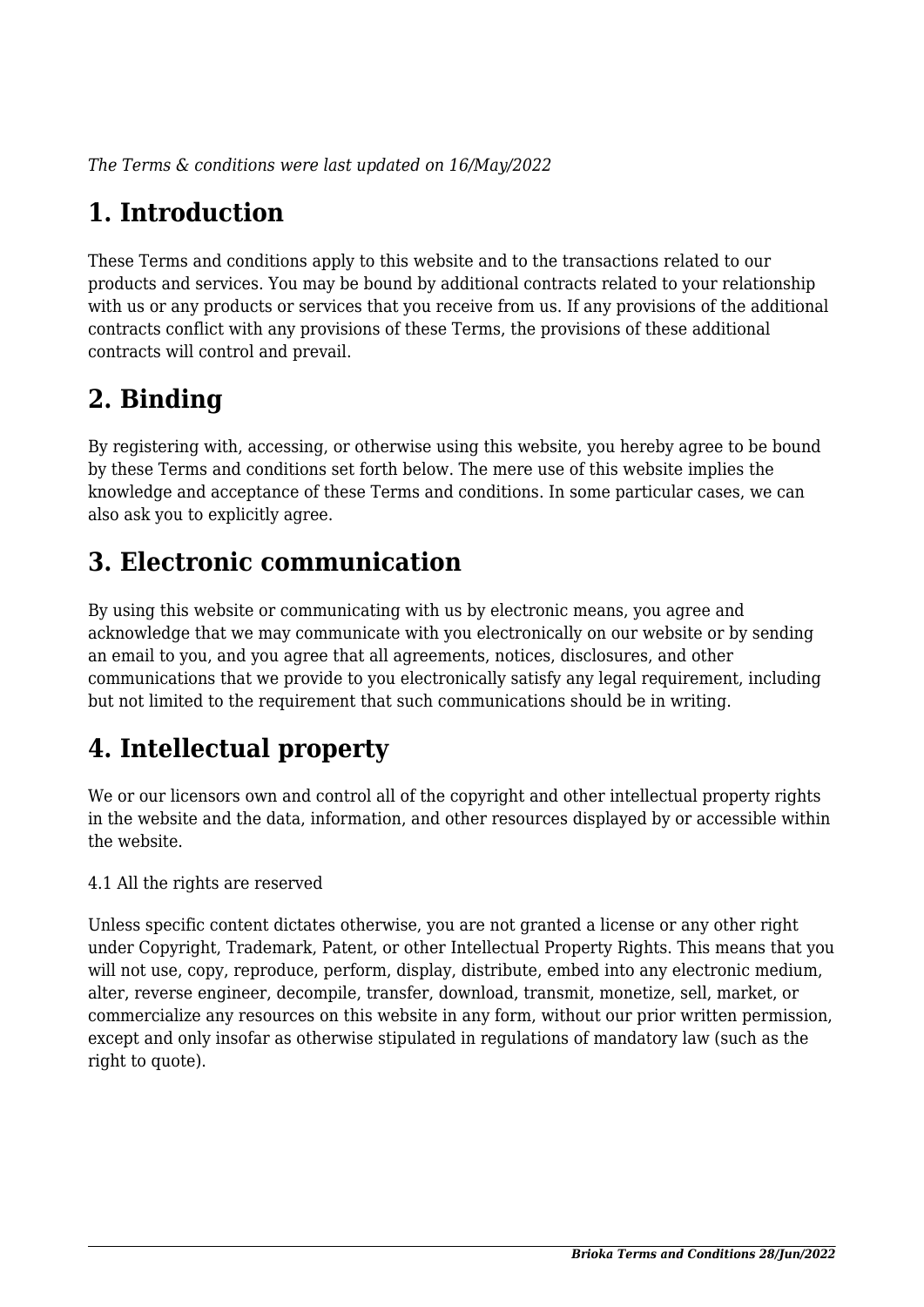## **5. Newsletter**

Notwithstanding the foregoing, you may forward our newsletter in the electronic form to others who may be interested in visiting our website.

# **6. Third-party property**

Our website may include hyperlinks or other references to other party's websites. We do not monitor or review the content of other party's websites which are linked to from this website. Products or services offered by other websites shall be subject to the applicable Terms and Conditions of those third parties. Opinions expressed or material appearing on those websites are not necessarily shared or endorsed by us.

We will not be responsible for any privacy practices or content of these sites. You bear all risks associated with the use of these websites and any related third-party services. We will not accept any responsibility for any loss or damage in whatever manner, however caused, resulting from your disclosure to third parties of personal information.

#### **7. Responsible use**

By visiting our website, you agree to use it only for the purposes intended and as permitted by these Terms, any additional contracts with us, and applicable laws, regulations, and generally accepted online practices and industry guidelines. You must not use our website or services to use, publish or distribute any material which consists of (or is linked to) malicious computer software; use data collected from our website for any direct marketing activity, or conduct any systematic or automated data collection activities on or in relation to our website.

Engaging in any activity that causes, or may cause, damage to the website or that interferes with the performance, availability, or accessibility of the website is strictly prohibited.

#### **8. Registration**

You may register for an account with our website. During this process, you may be required to choose a password. You are responsible for maintaining the confidentiality of passwords and account information and agree not to share your passwords, account information, or secured access to our website or services with any other person. You must not allow any other person to use your account to access the website because you are responsible for all activities that occur through the use of your passwords or accounts. You must notify us immediately if you become aware of any disclosure of your password.

After account termination, you will not attempt to register a new account without our permission.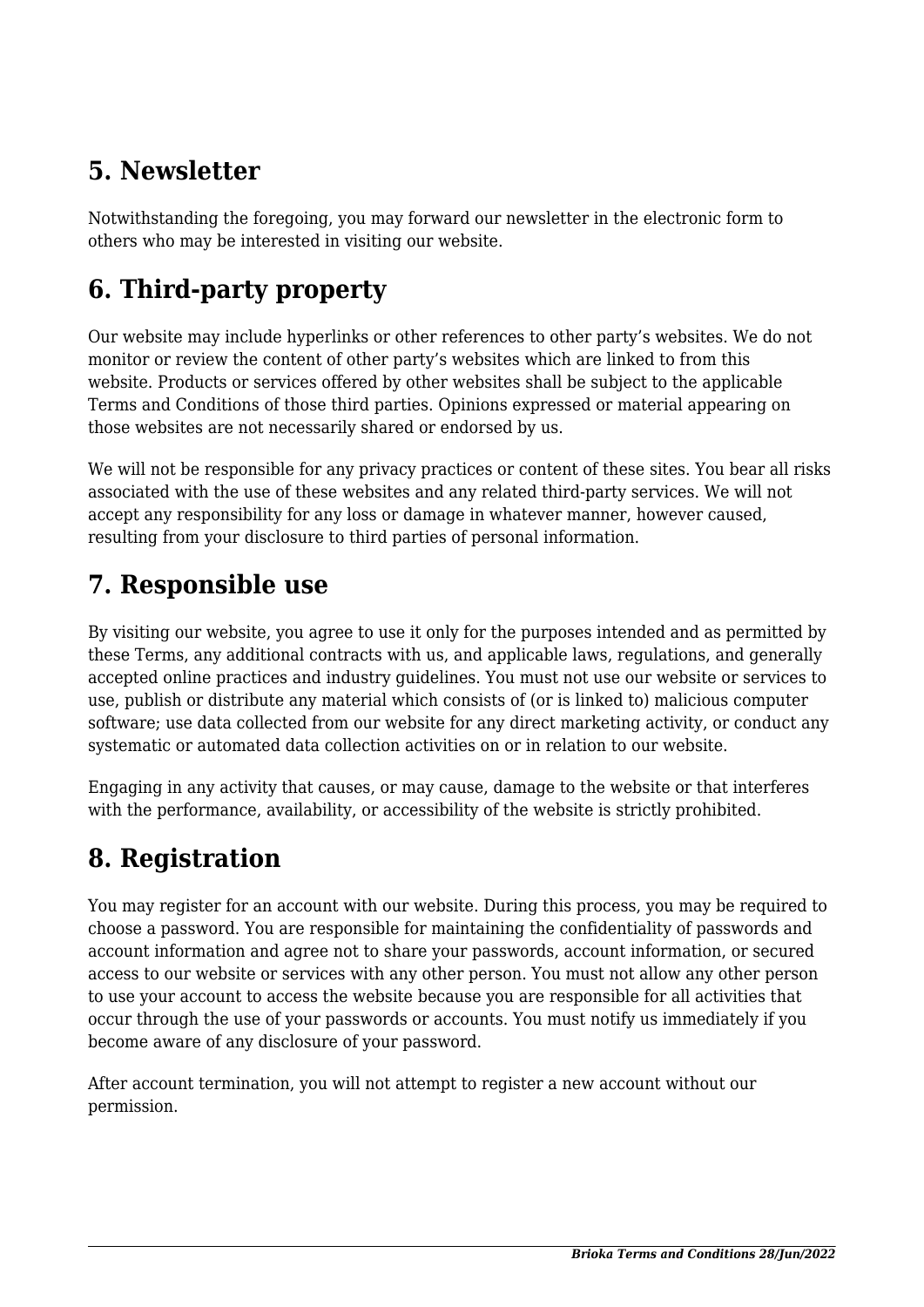## **9. Refund and Return policy**

#### 9.1 Right of withdrawal

You have the right to withdraw from this contract within 14 days without giving any reason.

The withdrawal period will expire after 14 days from the day of the conclusion of the contract.

To exercise the right of withdrawal, you must inform us of your decision to withdraw from this contract by an unequivocal statement (for example a letter sent by post, fax, or email). Our contact details can be found below. You may use the attached model [withdrawal form](https://www.brioka.com/wp-content/uploads/complianz/withdrawal-forms/withdrawal-form-en.pdf), but it is not obligatory.

If you use this option, we will communicate to you an acknowledgement of receipt of such a withdrawal on a durable medium (for example by email) without delay.

To meet the withdrawal deadline, it is sufficient for you to send your communication concerning your exercise of the right of withdrawal before the withdrawal period has expired.

#### 9.2 Effects of withdrawal

If you withdraw from this contract, we shall reimburse you all payments received from you, including the costs of delivery (with the exception of the supplementary costs resulting from your choice of a type of delivery other than the least expensive type of standard delivery offered by us), without undue delay and in any event not later than 14 days from the day on which we are informed about your decision to withdraw from this contract. We will carry out such reimbursement using the same means of payment as you used for the initial transaction unless you have expressly agreed otherwise; in any event, you will not incur any fees as a result of such reimbursement.

If you requested to begin the performance of services during the withdrawal period, you shall pay us an amount which is in proportion to what has been provided until you have communicated to us your withdrawal from this contract, in comparison with the full coverage of the contract.

Please note that there are some legal exceptions to the right to withdraw, and some items can therefore not be returned or exchanged. We will let you know if this applies in your particular case.

#### **10. Content posted by you**

We may provide various open communication tools on our website, such as blog comments, blog posts, forums, message boards, ratings and reviews, and various social media services. It might not be feasible for us to screen or monitor all content that you or others may share or submit on or through our website. However, we reserve the right to review the content and to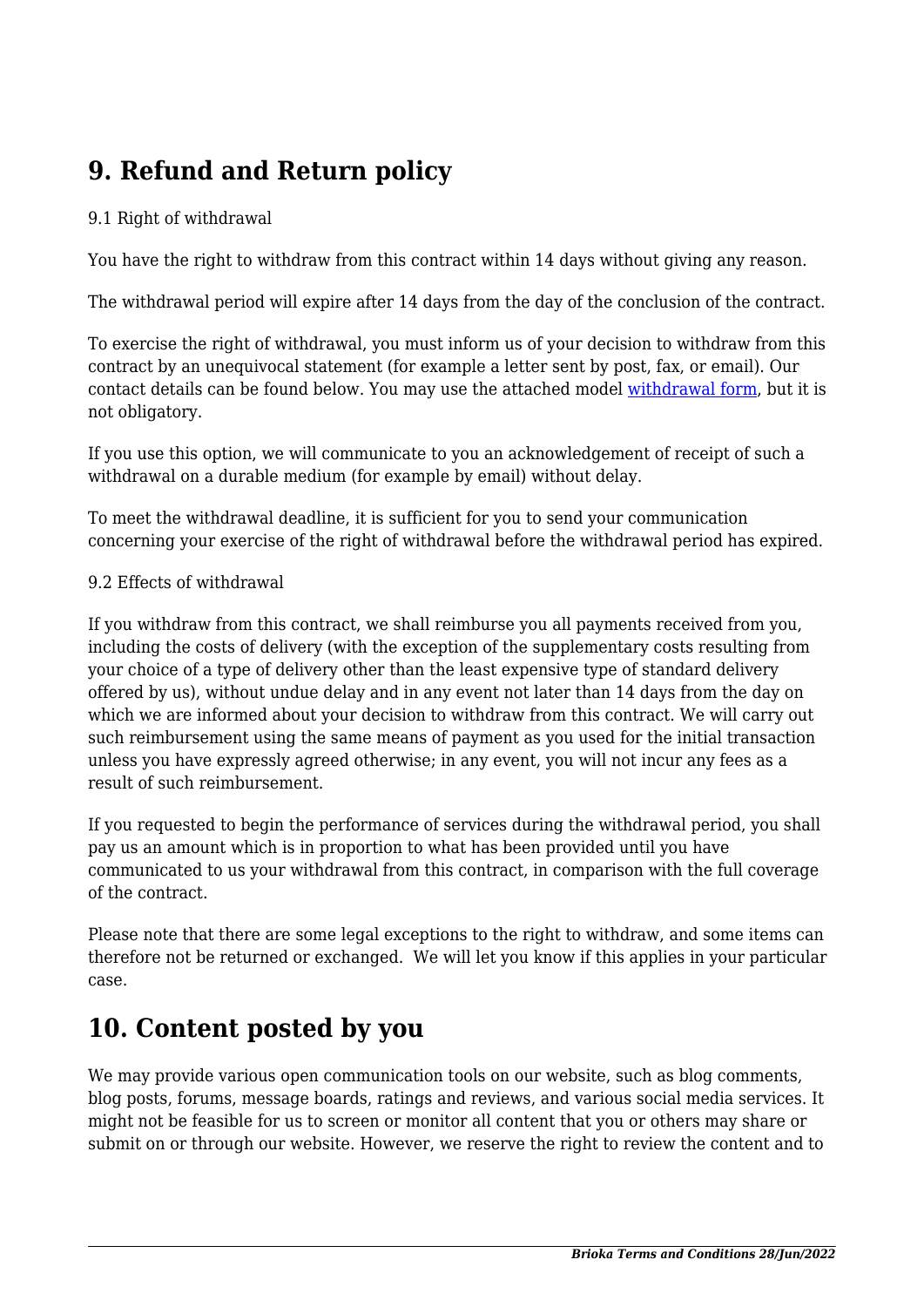monitor all use of and activity on our website, and remove or reject any content in our sole discretion. By posting information or otherwise using any open communication tools as mentioned, you agree that your content will comply with these Terms and Conditions and must not be illegal or unlawful or infringe any person's legal rights.

# **11. Idea submission**

Do not submit any ideas, inventions, works of authorship, or other information that can be considered your own intellectual property that you would like to present to us unless we have first signed an agreement regarding the intellectual property or a non-disclosure agreement. If you disclose it to us absent such written agreement, you grant to us a worldwide, irrevocable, non-exclusive, royalty-free license to use, reproduce, store, adapt, publish, translate and distribute your content in any existing or future media.

### **12. Termination of use**

We may, in our sole discretion, at any time modify or discontinue access to, temporarily or permanently, the website or any Service thereon. You agree that we will not be liable to you or any third party for any such modification, suspension or discontinuance of your access to, or use of, the website or any content that you may have shared on the website. You will not be entitled to any compensation or other payment, even if certain features, settings, and/or any Content you have contributed or have come to rely on, are permanently lost. You must not circumvent or bypass, or attempt to circumvent or bypass, any access restriction measures on our website.

## **13. Warranties and liability**

Nothing in this section will limit or exclude any warranty implied by law that it would be unlawful to limit or to exclude. This website and all content on the website are provided on an "as is" and "as available" basis and may include inaccuracies or typographical errors. We expressly disclaim all warranties of any kind, whether express or implied, as to the availability, accuracy, or completeness of the Content. We make no warranty that:

- this website or our products or services will meet your requirements:
- this website will be available on an uninterrupted, timely, secure, or error-free basis;
- the quality of any product or service purchased or obtained by you through this website will meet your expectations.

Nothing on this website constitutes or is meant to constitute, legal, financial or medical advice of any kind. If you require advice you should consult an appropriate professional.

The following provisions of this section will apply to the maximum extent permitted by applicable law and will not limit or exclude our liability in respect of any matter which it would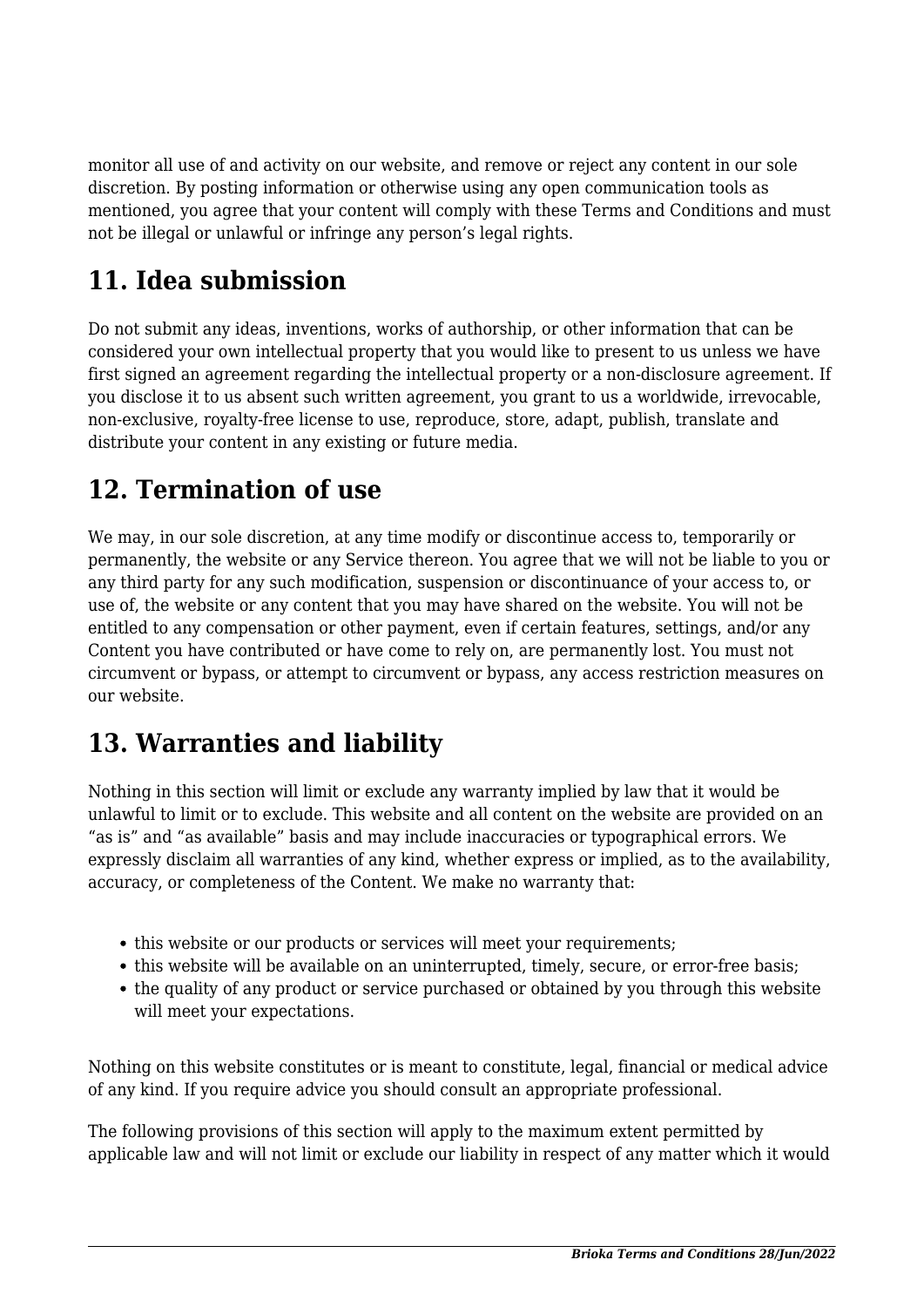be unlawful or illegal for us to limit or to exclude our liability. In no event will we be liable for any direct or indirect damages (including any damages for loss of profits or revenue, loss or corruption of data, software or database, or loss of or harm to property or data) incurred by you or any third party, arising from your access to, or use of, our website.

Except to the extent any additional contract expressly states otherwise, our maximum liability to you for all damages arising out of or related to the website or any products and services marketed or sold through the website, regardless of the form of legal action that imposes liability (whether in contract, equity, negligence, intended conduct, tort or otherwise) will be limited to the total price that you paid to us to purchase such products or services or use the website. Such limit will apply in the aggregate to all of your claims, actions and causes of action of every kind and nature.

# **14. Privacy**

To access our website and/or services, you may be required to provide certain information about yourself as part of the registration process. You agree that any information you provide will always be accurate, correct, and up to date.

We take your personal data seriously and are committed to protecting your privacy. We will not use your email address for unsolicited mail. Any emails sent by us to you will only be in connection with the provision of agreed products or services.

We have developed a policy to address any privacy concerns you may have. For more information, please see our [Privacy Statement](https://www.brioka.com/privacy-statement-ca/?cmplz_region_redirect=true) and our [Cookie Policy](https://www.brioka.com/cookie-policy-ca/?cmplz_region_redirect=true).

## **15. Export restrictions / Legal compliance**

Access to the website from territories or countries where the Content or purchase of the products or Services sold on the website is illegal is prohibited. You may not use this website in violation of export laws and regulations of Canada.

## **16. Assignment**

You may not assign, transfer or sub-contract any of your rights and/or obligations under these Terms and conditions, in whole or in part, to any third party without our prior written consent. Any purported assignment in violation of this Section will be null and void.

## **17. Breaches of these Terms and conditions**

Without prejudice to our other rights under these Terms and Conditions, if you breach these Terms and Conditions in any way, we may take such action as we deem appropriate to deal with the breach, including temporarily or permanently suspending your access to the website, contacting your internet service provider to request that they block your access to the website,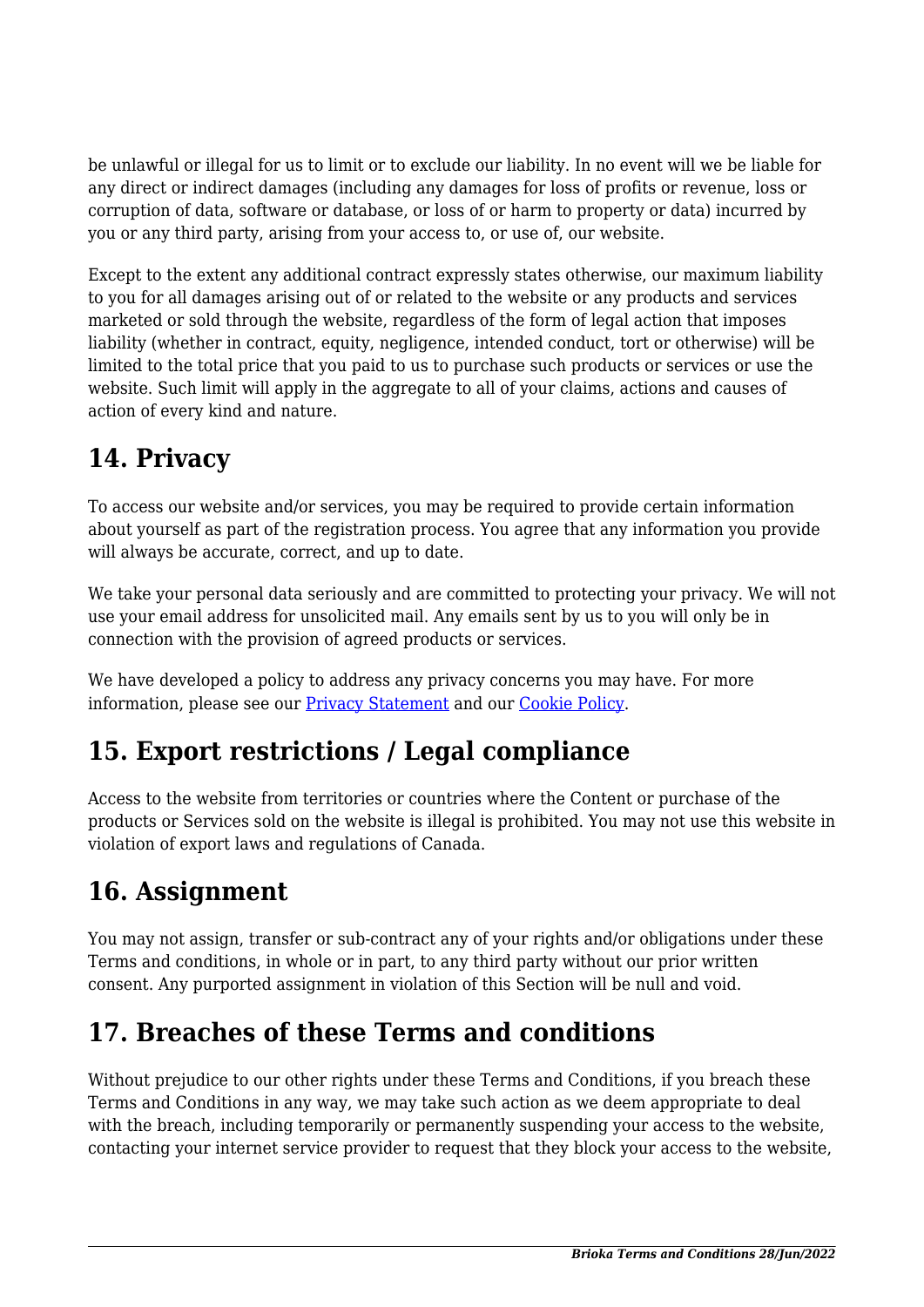and/or commence legal action against you.

# **18. Indemnification**

You agree to indemnify, defend and hold us harmless, from and against any and all claims, liabilities, damages, losses and expenses, relating to your violation of these Terms and conditions, and applicable laws, including intellectual property rights and privacy rights. You will promptly reimburse us for our damages, losses, costs and expenses relating to or arising out of such claims.

#### **19. Waiver**

Failure to enforce any of the provisions set out in these Terms and Conditions and any Agreement, or failure to exercise any option to terminate, shall not be construed as waiver of such provisions and shall not affect the validity of these Terms and Conditions or of any Agreement or any part thereof, or the right thereafter to enforce each and every provision.

#### **20. Language**

These Terms and Conditions will be interpreted and construed exclusively in English. All notices and correspondence will be written exclusively in that language.

#### **21. Entire agreement**

These Terms and Conditions, together with our [privacy statement](https://www.brioka.com/privacy-statement-ca/?cmplz_region_redirect=true) and [cookie policy,](https://www.brioka.com/cookie-policy-ca/?cmplz_region_redirect=true) constitute the entire agreement between you and Brioka Inc in relation to your use of this website.

# **22. Updating of these Terms and conditions**

We may update these Terms and Conditions from time to time. It is your obligation to periodically check these Terms and Conditions for changes or updates. The date provided at the beginning of these Terms and Conditions is the latest revision date. Changes to these Terms and Conditions will become effective upon such changes being posted to this website. Your continued use of this website following the posting of changes or updates will be considered notice of your acceptance to abide by and be bound by these Terms and Conditions.

# **23. Choice of Law and Jurisdiction**

These Terms and Conditions shall be governed by the laws of Canada. Any disputes relating to these Terms and Conditions shall be subject to the jurisdiction of the courts of Canada. If any part or provision of these Terms and Conditions is found by a court or other authority to be invalid and/or unenforceable under applicable law, such part or provision will be modified, deleted and/or enforced to the maximum extent permissible so as to give effect to the intent of